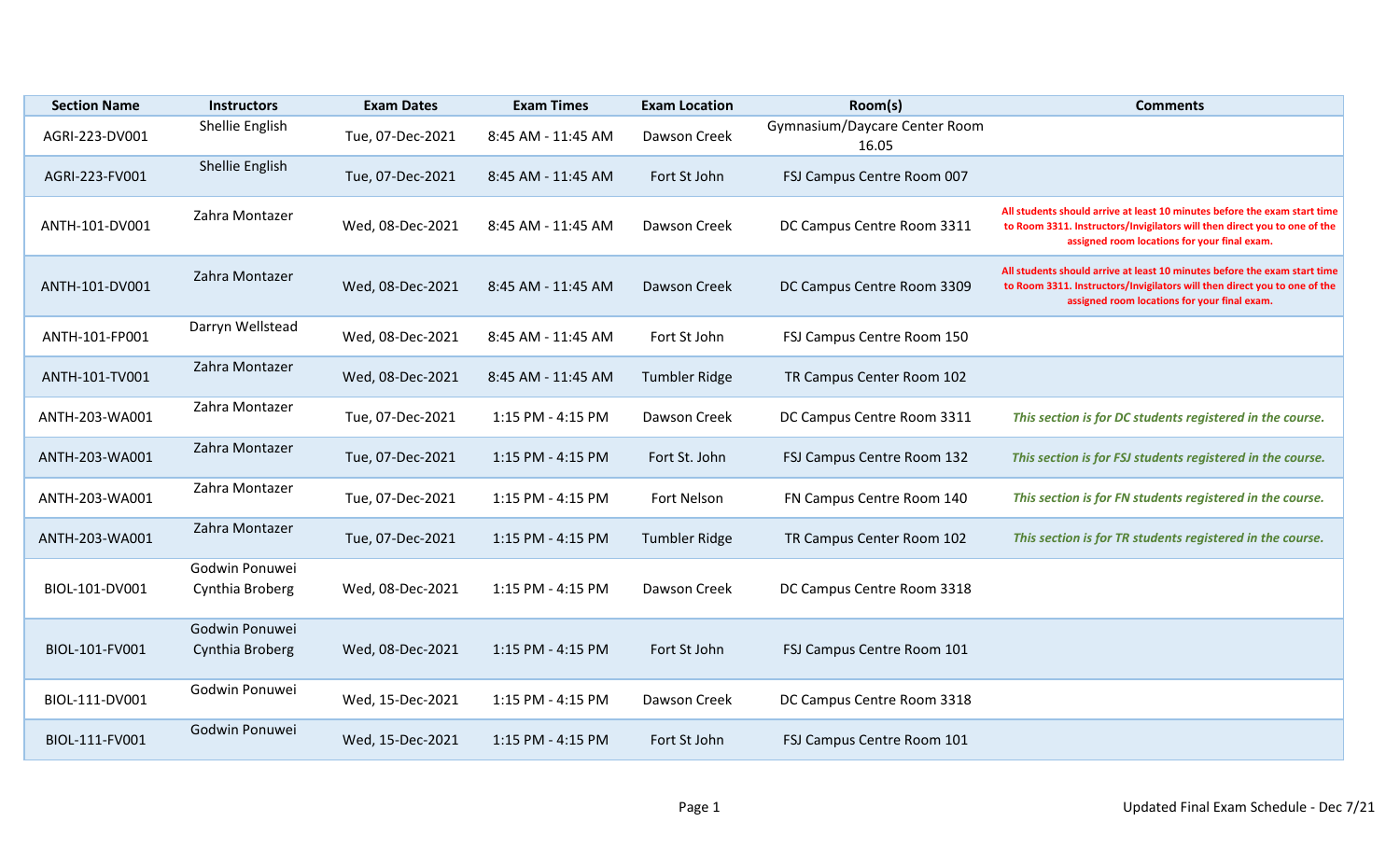| <b>Section Name</b> | <b>Instructors</b>       | <b>Exam Dates</b> | <b>Exam Times</b>  | <b>Exam Location</b> | Room(s)                                | <b>Comments</b>                                            |
|---------------------|--------------------------|-------------------|--------------------|----------------------|----------------------------------------|------------------------------------------------------------|
| BIOL-127-DP001      | Cynthia Broberg          | Tue, 14-Dec-2021  | 8:45 AM - 11:45 AM | Dawson Creek         | Gymnasium/Daycare Center Room<br>16.05 |                                                            |
| CHEM-103-FP001      | David Ambaryan           | Tue, 14-Dec-2021  | 8:45 AM - 11:45 AM | Fort St John         | Industry Training Centre Room 221      |                                                            |
| COMM-301-DP001      | Aviva Jones              | Tue, 14-Dec-2021  | 5:15 PM - 8:15 PM  | Dawson Creek         | Gymnasium/Daycare Center Room<br>16.05 |                                                            |
| COMM-301-FP001      | Darryn Wellstead         | Wed, 08-Dec-2021  | 1:15 PM - 4:15 PM  | Fort St John         | FSJ Campus Centre Room 007             |                                                            |
| CPSC-101-DP001      | Nicholas Dinshaw         | Wed, 15-Dec-2021  | 5:15 PM - 8:15 PM  | Dawson Creek         | Gymnasium/Daycare Center Room<br>16.05 |                                                            |
| CPSC-101-DP002      | Nicholas Dinshaw         | Wed, 15-Dec-2021  | 5:15 PM - 8:15 PM  | Dawson Creek         | Gymnasium/Daycare Center Room<br>16.05 |                                                            |
| CPSC-101-FP001      | Hongbin Cui              | Wed, 15-Dec-2021  | 5:15 PM - 8:15 PM  | Fort St John         | FSJ Campus Centre Room 132             |                                                            |
| CPSC-101-FP002      | Hongbin Cui              | Fri, 10-Dec-2021  | 8:45 AM - 11:45 AM | Fort St John         | FSJ Campus Centre Room 132             |                                                            |
| CPSC-123-FP001      | Salil Ghosh              | Mon, 06-Dec-2021  | 8:45 AM - 11:45 AM | Fort St John         | FSJ Campus Centre Room 133             |                                                            |
| CRIM-101-DV001      | Jodi Campbell            | Thu, 09-Dec-2021  | 8:45 AM - 11:45 AM | Dawson Creek         | DC Campus Centre Room 3301             |                                                            |
| CRIM-101-FV001      | Jodi Campbell            | Thu, 09-Dec-2021  | 8:45 AM - 11:45 AM | Fort St John         | FSJ Campus Centre Room 101             |                                                            |
| CRIM-131-CV001      | Jodi Campbell            | Thu, 09-Dec-2021  | 1:15 PM - 4:15 PM  | Chetwynd             | CH Campus Centre Room 100              |                                                            |
| CRIM-131-FV001      | Jodi Campbell            | Thu, 09-Dec-2021  | 1:15 PM - 4:15 PM  | Fort St John         | FSJ Campus Centre Room 101             |                                                            |
| CRIM-230-WA001      | Barbara Jackson          | Sat, 11-Dec-2021  | 1:15 PM - 4:15 PM  | Dawson Creek         | DC Campus Centre Room 3311             | This section is for DC students registered in the course.  |
| CRIM-230-WA001      | Barbara Jackson          | Sat, 11-Dec-2021  | 1:15 PM - 4:15 PM  | Fort St. John        | FSJ Campus Centre Room 132             | This section is for FSJ students registered in the course. |
| ECON-101-DP001      | Brandon-Lee<br>MacKinnon | Mon, 06-Dec-2021  | 8:45 AM - 11:45 AM | Dawson Creek         | Gymnasium/Daycare Center Room<br>16.05 |                                                            |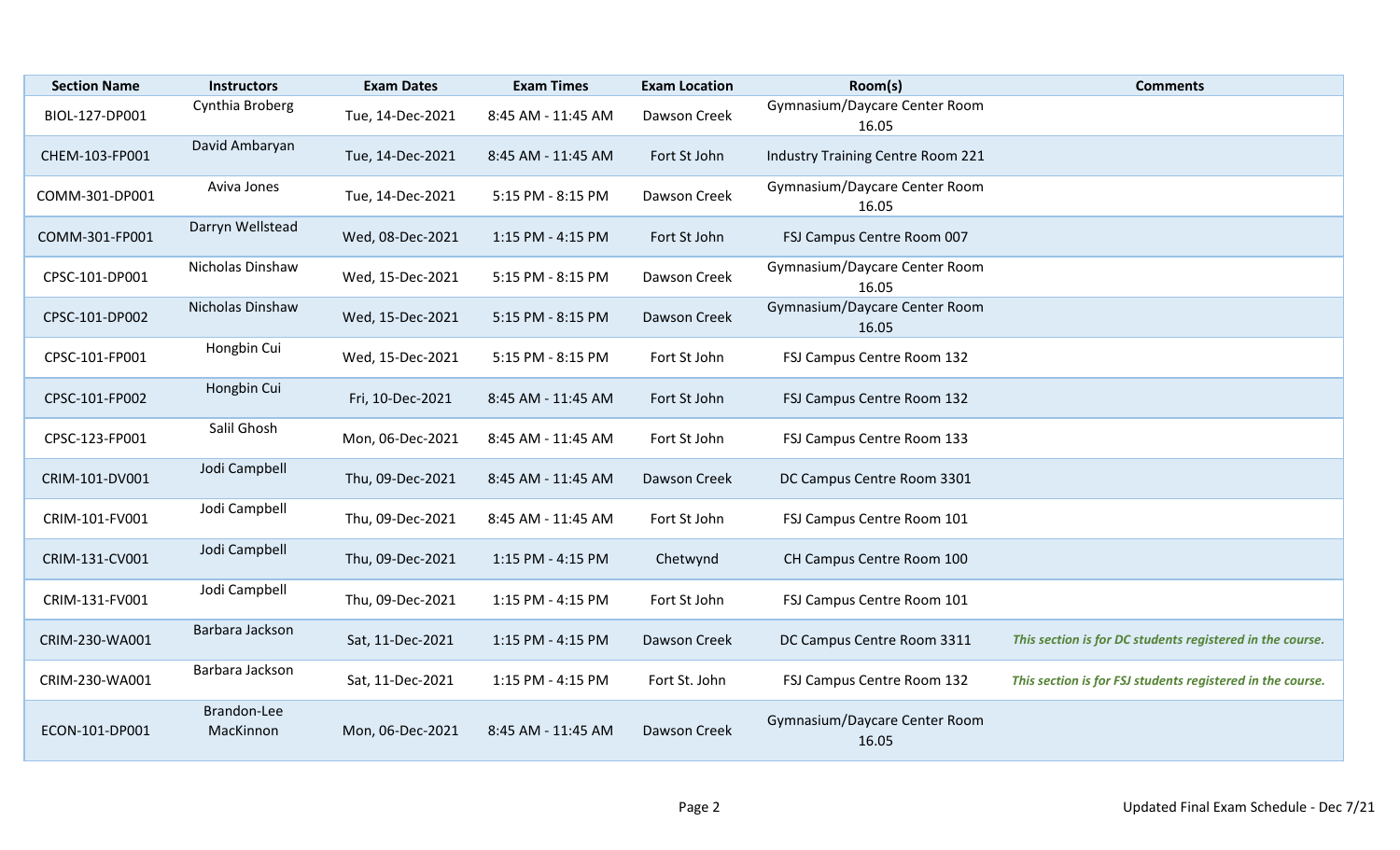| <b>Section Name</b> | <b>Instructors</b>       | <b>Exam Dates</b> | <b>Exam Times</b> | <b>Exam Location</b> | Room(s)                                | <b>Comments</b>                                                                                                                                                                                      |
|---------------------|--------------------------|-------------------|-------------------|----------------------|----------------------------------------|------------------------------------------------------------------------------------------------------------------------------------------------------------------------------------------------------|
| ECON-101-FP001      | Issoufou Soumaila        | Thu, 09-Dec-2021  | 1:15 PM - 4:15 PM | Fort St John         | FSJ Campus Centre Room 007             |                                                                                                                                                                                                      |
| ECON-105-DP001      | Brandon-Lee<br>MacKinnon | Tue, 14-Dec-2021  | 1:15 PM - 4:15 PM | Dawson Creek         | Gymnasium/Daycare Center Room<br>16.05 |                                                                                                                                                                                                      |
| ECON-105-FP001      | Issoufou Soumaila        | Mon, 13-Dec-2021  | 5:15 PM - 8:15 PM | Fort St John         | FSJ Campus Centre Room 007             |                                                                                                                                                                                                      |
| EDUC-100-WA001      | Jennifer Collishaw       | Sat, 11-Dec-2021  | 1:15 PM - 4:15 PM | Dawson Creek         | Health Sciences Room 101               | This section is for DC students registered in the course.                                                                                                                                            |
| EDUC-100-WA001      | Jennifer Collishaw       | Sat, 11-Dec-2021  | 1:15 PM - 4:15 PM | Fort St. John        | FSJ Campus Centre Room 101             | This section is for FSJ students registered in the course.                                                                                                                                           |
| EDUC-100-WA001      | Jennifer Collishaw       | Sat, 11-Dec-2021  | 1:15 PM - 4:15 PM | <b>Fort Nelson</b>   | FN Campus Centre Room 140              | This section is for FN students registered in the course.                                                                                                                                            |
| EDUC-100-WA001      | Jennifer Collishaw       | Sat, 11-Dec-2021  | 1:15 PM - 4:15 PM | <b>Tumbler Ridge</b> | CH Campus Centre Room 108              | This section is for TR students registered in the course.                                                                                                                                            |
| EDUC-220-SFU        | <b>Istvan Geczy</b>      | Fri, 10-Dec-2021  | 1:15 PM - 4:15 PM | Fort St. John        | FSJ Campus Centre Room 129             | All students should arrive at least 10 minutes before the exam start time<br>to Room 129 Instructors/Invigilators will then direct you to one of the<br>assigned room locations for your final exam. |
| EDUC-220-SFU        | <b>Istvan Geczy</b>      | Fri, 10-Dec-2021  | 1:15 PM - 4:15 PM | Fort St. John        | FSJ Campus Centre Room 133             | All students should arrive at least 10 minutes before the exam start time<br>to Room 129 Instructors/Invigilators will then direct you to one of the<br>assigned room locations for your final exam. |
| EDUC-220-SFU        | <b>Istvan Geczy</b>      | Fri, 10-Dec-2021  | 1:15 PM - 4:15 PM | Dawson Creek         | DC Campus Centre Room 3311             | This section is for DC students registered in the course.                                                                                                                                            |
| EDUC-220-WA001      | <b>Istvan Geczy</b>      | Fri, 10-Dec-2021  | 1:15 PM - 4:15 PM | Dawson Creek         | DC Campus Centre Room 3311             | This section is for DC students registered in the course.                                                                                                                                            |
| EDUC-220-WA001      | <b>Istvan Geczy</b>      | Fri, 10-Dec-2021  | 1:15 PM - 4:15 PM | Fort St. John        | FSJ Campus Centre Room 129             | All students should arrive at least 10 minutes before the exam start time<br>to Room 129 Instructors/Invigilators will then direct you to one of the<br>assigned room locations for your final exam. |
| EDUC-220-WA001      | <b>Istvan Geczy</b>      | Fri, 10-Dec-2021  | 1:15 PM - 4:15 PM | Fort St. John        | FSJ Campus Centre Room 133             | All students should arrive at least 10 minutes before the exam start time<br>to Room 129 Instructors/Invigilators will then direct you to one of the<br>assigned room locations for your final exam. |
| EDUC-220-WA001      | <b>Istvan Geczy</b>      | Fri, 10-Dec-2021  | 1:15 PM - 4:15 PM | <b>Tumbler Ridge</b> | TR Campus Center Room 102              | This section is for TR students registered in the course.                                                                                                                                            |
| ENGG-115-FP001      | <b>Richard Woolley</b>   | Fri, 10-Dec-2021  | 1:15 PM - 4:15 PM | Fort St John         | FSJ Campus Centre Room 128             |                                                                                                                                                                                                      |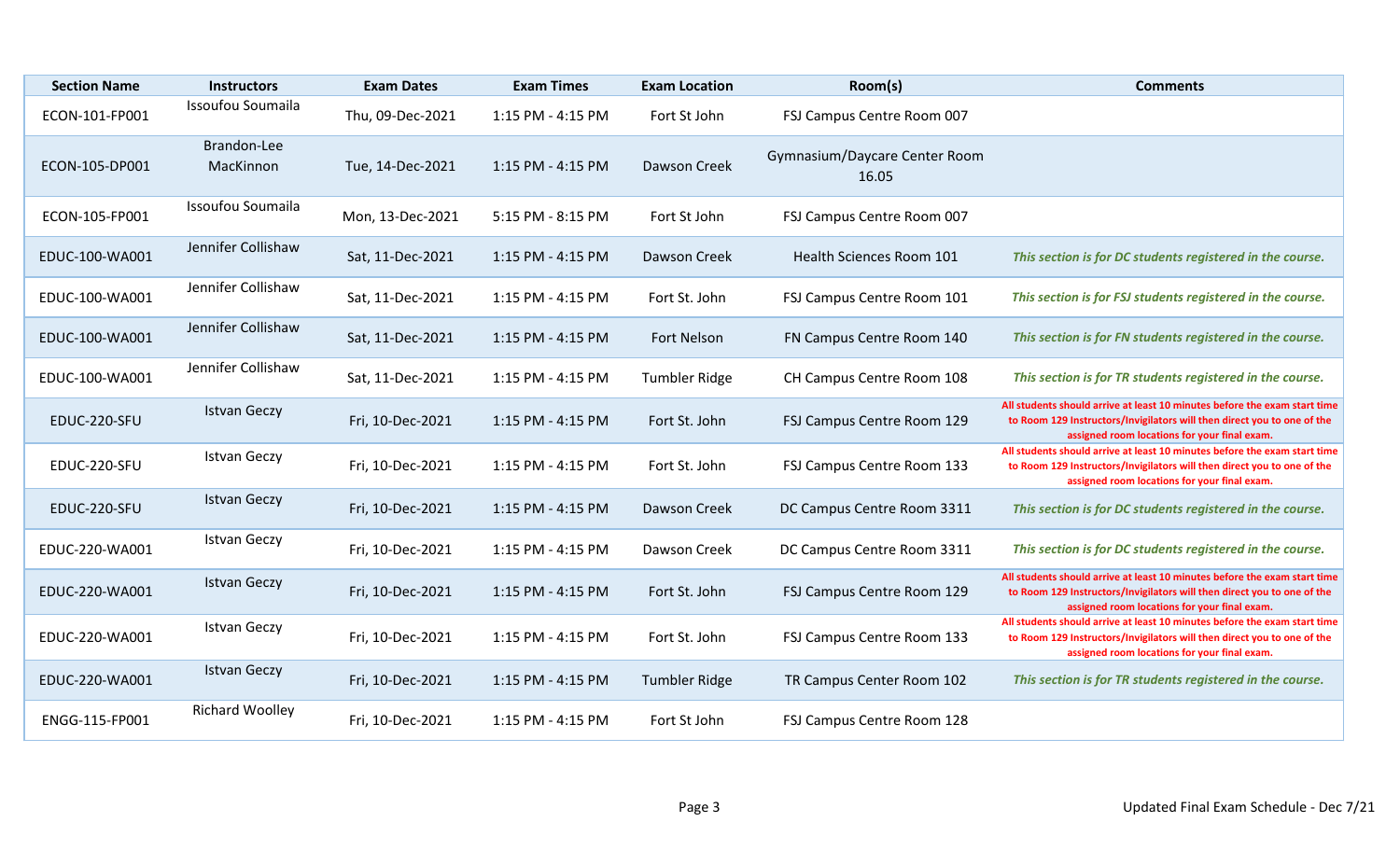| <b>Section Name</b> | <b>Instructors</b>    | <b>Exam Dates</b> | <b>Exam Times</b>  | <b>Exam Location</b> | Room(s)                                | <b>Comments</b>                                            |
|---------------------|-----------------------|-------------------|--------------------|----------------------|----------------------------------------|------------------------------------------------------------|
| ENGL-099-DV001      | Nicholas Dinshaw      | Mon, 13-Dec-2021  | 5:15 PM - 8:15 PM  | Dawson Creek         | Health Sciences Room 101               |                                                            |
| ENGL-099-FV002      | Mary Johnson          | Tue, 14-Dec-2021  | 5:15 PM - 8:15 PM  | Fort St John         | FSJ Campus Centre Room 132             |                                                            |
| ENGL-099-WS001      | Nicholas Dinshaw      | Mon, 13-Dec-2021  | 5:15 PM - 8:15 PM  | Dawson Creek         | Health Sciences Room 101               | This section is for DC students registered in the course.  |
| ENGL-099-WS001      | Nicholas Dinshaw      | Mon, 13-Dec-2021  | 5:15 PM - 8:15 PM  | Fort Nelson          | FN Campus Centre Room 131              | This section is for FN students registered in the course.  |
| ENGL-099-WS002      | Mary Johnson          | Tue, 14-Dec-2021  | 5:15 PM - 8:15 PM  | Dawson Creek         | DC Campus Centre Room 3311             | This section is for DC students registered in the course.  |
| ENGL-099-WS002      | Mary Johnson          | Tue, 14-Dec-2021  | 5:15 PM - 8:15 PM  | Fort St. John        | FSJ Campus Centre Room 132             | This section is for FSJ students registered in the course. |
| ENGL-100-DP001      | <b>Heather Harper</b> | Mon, 06-Dec-2021  | 1:15 PM - 4:15 PM  | Dawson Creek         | Gymnasium/Daycare Center Room<br>16.05 |                                                            |
| ENGL-100-DP002      | <b>Heather Harper</b> | Mon, 06-Dec-2021  | 1:15 PM - 4:15 PM  | Dawson Creek         | Gymnasium/Daycare Center Room<br>16.05 |                                                            |
| ENGL-100-FP001      | <b>Emily Leach</b>    | Mon, 06-Dec-2021  | 1:15 PM - 4:15 PM  | Fort St John         | FSJ Campus Centre Room 007             |                                                            |
| ENGL-100-FP002      | Emily Leach           | Mon, 06-Dec-2021  | 1:15 PM - 4:15 PM  | Fort St John         | FSJ Campus Centre Room 007             |                                                            |
| ENGL-100-FP003      | Mary Johnson          | Mon, 06-Dec-2021  | 1:15 PM - 4:15 PM  | Fort St John         | FSJ Campus Centre Room 132             |                                                            |
| ENGL-100-WA001      | <b>Heather Harper</b> | Mon, 06-Dec-2021  | 1:15 PM - 4:15 PM  | Dawson Creek         | Gymnasium/Daycare Center Room<br>16.05 | This section is for DC students registered in the course.  |
| ENGL-100-WA001      | <b>Heather Harper</b> | Mon, 06-Dec-2021  | 1:15 PM - 4:15 PM  | Fort St. John        | FSJ Campus Centre Room 007             | This section is for FSJ students registered in the course. |
| ENGL-110-DP001      | Aviva Jones           | Mon, 13-Dec-2021  | 5:15 PM - 8:15 PM  | Dawson Creek         | Gymnasium/Daycare Center Room<br>16.05 |                                                            |
| ENGL-110-DP003      | Nicholas Dinshaw      | Wed, 08-Dec-2021  | 8:45 AM - 11:45 AM | Dawson Creek         | Gymnasium/Daycare Center Room<br>16.05 |                                                            |
| ENGL-110-FP001      | Mary Johnson          | Thu, 16-Dec-2021  | 8:45 AM - 11:45 AM | Fort St John         | FSJ Campus Centre Room 132             |                                                            |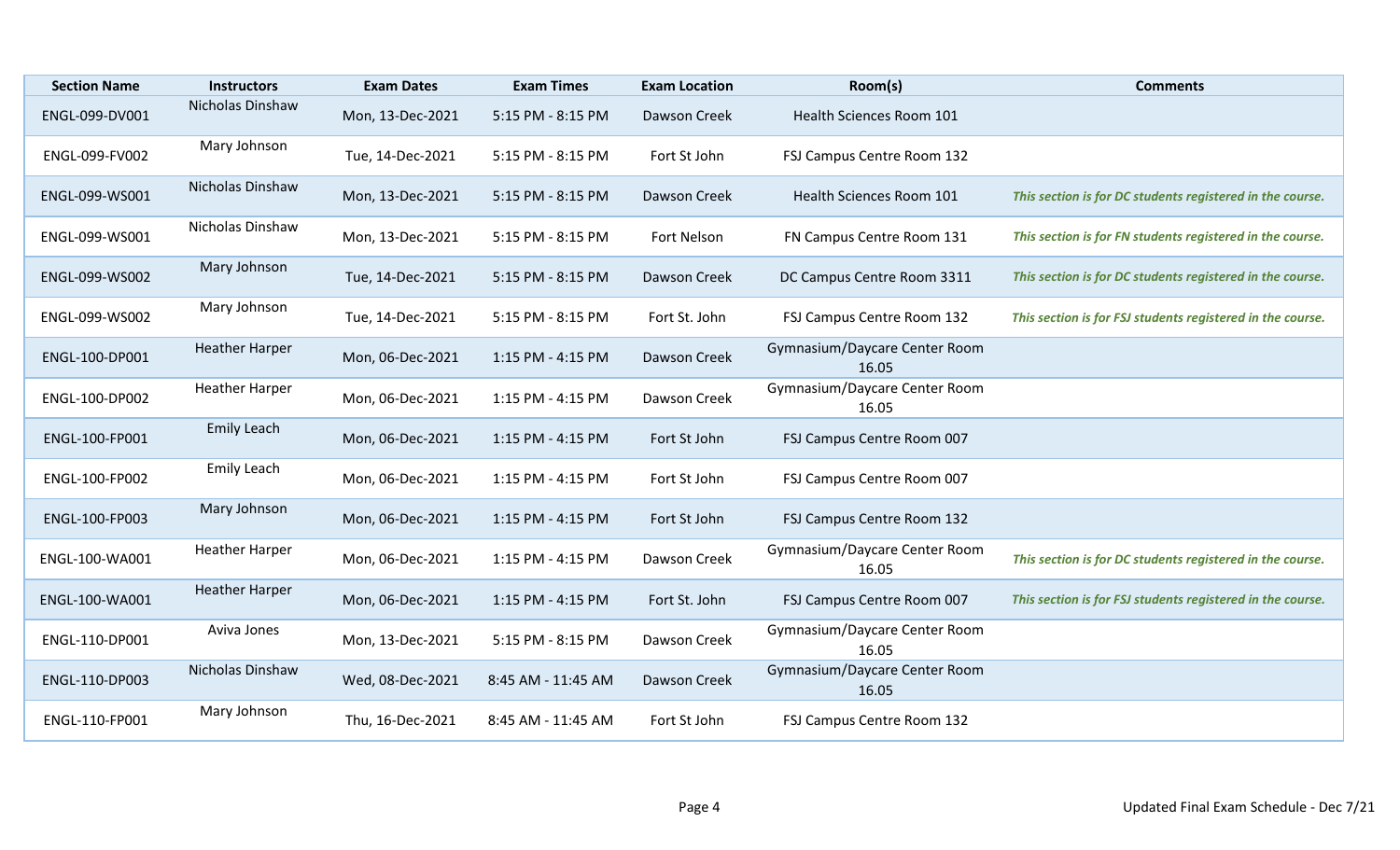| <b>Section Name</b> | <b>Instructors</b>    | <b>Exam Dates</b> | <b>Exam Times</b>  | <b>Exam Location</b> | Room(s)                    | <b>Comments</b>                                                                                                                                                                                       |
|---------------------|-----------------------|-------------------|--------------------|----------------------|----------------------------|-------------------------------------------------------------------------------------------------------------------------------------------------------------------------------------------------------|
| ENGL-110-FP001      | Mary Johnson          | Thu, 16-Dec-2021  | 8:45 AM - 11:45 AM | Fort St John         | FSJ Campus Centre Room 133 |                                                                                                                                                                                                       |
| ENGL-110-FP002      | <b>Emily Leach</b>    | Wed, 08-Dec-2021  | 8:45 AM - 11:45 AM | Fort St John         | FSJ Campus Centre Room 007 |                                                                                                                                                                                                       |
| ENGL-110-WA001      | <b>Heather Harper</b> | Mon, 13-Dec-2021  | 8:45 AM - 11:45 AM | <b>Dawson Creek</b>  | DC Campus Centre Room 3311 | This section is for DC students registered in the course.                                                                                                                                             |
| ENGL-110-WA001      | <b>Heather Harper</b> | Mon, 13-Dec-2021  | 8:45 AM - 11:45 AM | Fort St. John        | FSJ Campus Centre Room 132 | This section is for FSJ students registered in the course.                                                                                                                                            |
| ENGL-110-WA001      | <b>Heather Harper</b> | Mon, 13-Dec-2021  | 8:45 AM - 11:45 AM | <b>Tumbler Ridge</b> | TR Campus Center Room 102  | This section is for TR students registered in the course.                                                                                                                                             |
| ENGL-110-WS001      | Mary Johnson          | Thu, 16-Dec-2021  | 8:45 AM - 11:45 AM | Dawson Creek         | DC Campus Centre Room 3311 | This section is for DC students registered in the course.                                                                                                                                             |
| ENGL-110-WS001      | Mary Johnson          | Thu, 16-Dec-2021  | 8:45 AM - 11:45 AM | Fort St. John        | FSJ Campus Centre Room 132 | All students should arrive at least 10 minutes before the exam start time<br>to Room 132 Instructors/Invigilators will then direct you to one of the<br>assigned room locations for your final exam.  |
| ENGL-110-WS001      | Mary Johnson          | Thu, 16-Dec-2021  | 8:45 AM - 11:45 AM | Fort St. John        | FSJ Campus Centre Room 133 | All students should arrive at least 10 minutes before the exam start time<br>to Room 132 Instructors/Invigilators will then direct you to one of the<br>assigned room locations for your final exam.  |
| FNST-100-WA001      | Eva St Jean           | Sat, 11-Dec-2021  | 8:45 AM - 11:45 AM | Dawson Creek         | DC Campus Centre Room 3309 | All students should arrive at least 10 minutes before the exam start time<br>to Room 3311 Instructors/Invigilators will then direct you to one of the<br>assigned room locations for your final exam. |
| FNST-100-WA001      | Eva St Jean           | Sat, 11-Dec-2021  | 8:45 AM - 11:45 AM | Dawson Creek         | DC Campus Centre Room 3311 | All students should arrive at least 10 minutes before the exam start time<br>to Room 3311 Instructors/Invigilators will then direct you to one of the<br>assigned room locations for your final exam. |
| FNST-100-WA001      | Eva St Jean           | Sat, 11-Dec-2021  | 8:45 AM - 11:45 AM | Fort St. John        | FSJ Campus Centre Room 132 | All students should arrive at least 10 minutes before the exam start time<br>to Room 132 Instructors/Invigilators will then direct you to one of the<br>assigned room locations for your final exam.  |
| FNST-100-WA001      | Eva St Jean           | Sat, 11-Dec-2021  | 8:45 AM - 11:45 AM | Fort St. John        | FSJ Campus Centre Room 133 | All students should arrive at least 10 minutes before the exam start time<br>to Room 132 Instructors/Invigilators will then direct you to one of the<br>assigned room locations for your final exam.  |
| FNST-100-WA001      | Eva St Jean           | Sat, 11-Dec-2021  | 8:45 AM - 11:45 AM | Chetwynd             | CH Campus Centre Room 108  | This section is for CH students registered in the course.                                                                                                                                             |
| GEOG-103-DV001      | Evert Kok             | Wed, 08-Dec-2021  | 1:15 PM - 4:15 PM  | Dawson Creek         | DC Campus Centre Room 3301 |                                                                                                                                                                                                       |
| GEOG-103-FV001      | <b>Evert Kok</b>      | Wed, 08-Dec-2021  | 1:15 PM - 4:15 PM  | Fort St John         | FSJ Campus Centre Room 131 |                                                                                                                                                                                                       |
| GEOG-103-NV001      | Evert Kok             | Wed, 08-Dec-2021  | 1:15 PM - 4:15 PM  | Fort Nelson          | FN Campus Centre Room 140  |                                                                                                                                                                                                       |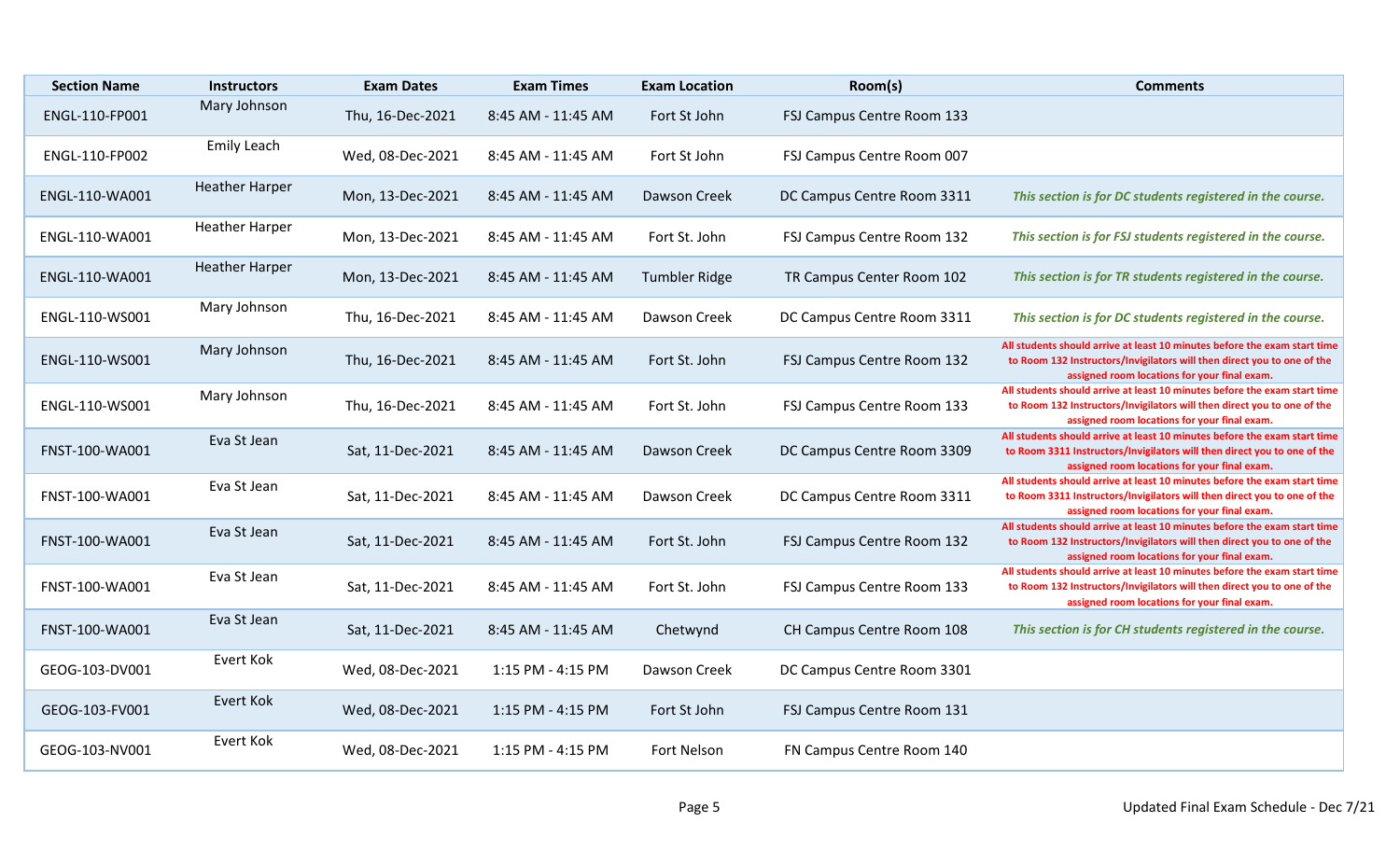| <b>Section Name</b> | <b>Instructors</b>   | <b>Exam Dates</b> | <b>Exam Times</b>  | <b>Exam Location</b> | Room(s)                                | <b>Comments</b> |
|---------------------|----------------------|-------------------|--------------------|----------------------|----------------------------------------|-----------------|
| GEOG-114-DV001      | <b>Tuviere Omeru</b> | Thu, 09-Dec-2021  | 8:45 AM - 11:45 AM | Dawson Creek         | Gymnasium/Daycare Center Room<br>16.05 |                 |
| GEOG-114-FV001      | <b>Tuviere Omeru</b> | Thu, 09-Dec-2021  | 8:45 AM - 11:45 AM | Fort St John         | FSJ Campus Centre Room 007             |                 |
| GEOG-250-FP001      | <b>Tuviere Omeru</b> | Mon, 13-Dec-2021  | 5:15 PM - 8:15 PM  | Fort St John         | FSJ Campus Centre Room 007             |                 |
| HADM-310-DV001      | Kendra Kiss          | Thu, 16-Dec-2021  | 1:15 PM - 4:15 PM  | Dawson Creek         | DC Campus Centre Room 3301             |                 |
| HADM-310-FV001      | Kendra Kiss          | Thu, 16-Dec-2021  | 1:15 PM - 4:15 PM  | Fort St John         | FSJ Campus Centre Room 131             |                 |
| HIST-104-DP001      | Rob-Roy Douglas      | Tue, 07-Dec-2021  | 8:45 AM - 11:45 AM | Dawson Creek         | Gymnasium/Daycare Center Room<br>16.05 |                 |
| HIST-104-FV001      | Eva St Jean          | Mon, 13-Dec-2021  | 1:15 PM - 4:15 PM  | Fort St John         | FSJ Campus Centre Room 132             |                 |
| HIST-104-NV001      | Eva St Jean          | Mon, 13-Dec-2021  | 1:15 PM - 4:15 PM  | Fort Nelson          | FN Campus Centre Room 140              |                 |
| HIST-104-TV001      | Eva St Jean          | Mon, 13-Dec-2021  | 1:15 PM - 4:15 PM  | <b>Tumbler Ridge</b> | TR Campus Center Room 102              |                 |
| HIST-210-DV001      | Rob-Roy Douglas      | Tue, 14-Dec-2021  | 1:15 PM - 4:15 PM  | Dawson Creek         | DC Campus Centre Room 3301             |                 |
| HIST-210-FV001      | Rob-Roy Douglas      | Tue, 14-Dec-2021  | 1:15 PM - 4:15 PM  | Fort St John         | FSJ Campus Centre Room 131             |                 |
| HIST-210-TV001      | Rob-Roy Douglas      | Tue, 14-Dec-2021  | 1:15 PM - 4:15 PM  | <b>Tumbler Ridge</b> | TR Campus Center Room 111              |                 |
| HSCI-100-FV001      | Donna Ward           | Tue, 07-Dec-2021  | 5:15 PM - 8:15 PM  | Fort St John         | FSJ Campus Centre Room 131             |                 |
| ITEC-112-FP001      | Salil Ghosh          | Tue, 07-Dec-2021  | 1:15 PM - 4:15 PM  | Fort St John         | FSJ Campus Centre Room 133             |                 |
| ITEC-150-FP001      | Salil Ghosh          | Wed, 08-Dec-2021  | 1:15 PM - 4:15 PM  | Fort St John         | FSJ Campus Centre Room 129             |                 |
| ITEC-250-FP001      | Salil Ghosh          | Fri, 10-Dec-2021  | 1:15 PM - 4:15 PM  | Fort St John         | FSJ Campus Centre Room 132             |                 |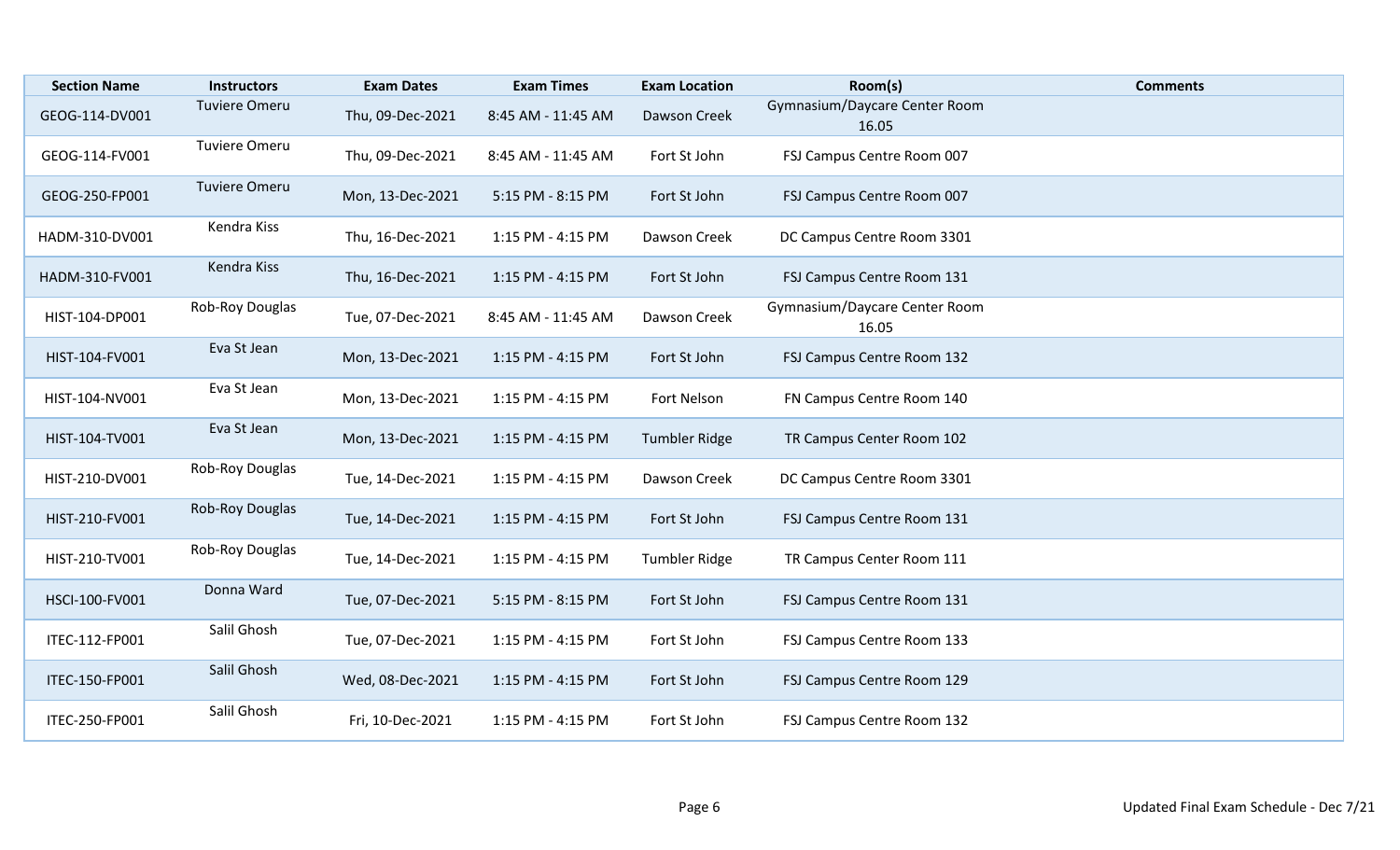| <b>Section Name</b> | <b>Instructors</b>   | <b>Exam Dates</b> | <b>Exam Times</b>  | <b>Exam Location</b> | Room(s)                                | <b>Comments</b>                                            |
|---------------------|----------------------|-------------------|--------------------|----------------------|----------------------------------------|------------------------------------------------------------|
| LAND-227-DV001      | Shellie English      | Mon, 13-Dec-2021  | 1:15 PM - 4:15 PM  | Dawson Creek         | DC Campus Centre Room 3301             |                                                            |
| LAND-227-FV001      | Shellie English      | Mon, 13-Dec-2021  | 1:15 PM - 4:15 PM  | Fort St John         | FSJ Campus Centre Rooms 154/155        |                                                            |
| LAND-255-FP001      | Shellie English      | Wed, 08-Dec-2021  | 8:45 AM - 11:45 AM | Fort St John         | FSJ Campus Centre Room 131             |                                                            |
| MATH-101-FP001      | Hongbin Cui          | Wed, 15-Dec-2021  | 1:15 PM - 4:15 PM  | Fort St John         | FSJ Campus Centre Room 007             |                                                            |
| MATH-104-FP001      | Hongbin Cui          | Mon, 13-Dec-2021  | 1:15 PM - 4:15 PM  | Fort St John         | FSJ Campus Centre Room 007             |                                                            |
| MGMT-103-DP001      | Nicholas Dinshaw     | Thu, 09-Dec-2021  | 8:45 AM - 11:45 AM | Dawson Creek         | Gymnasium/Daycare Center Room<br>16.05 |                                                            |
| MGMT-103-FP001      | Serdar Poyraz        | Tue, 14-Dec-2021  | 8:45 AM - 11:45 AM | Fort St John         | FSJ Campus Centre Room 007             |                                                            |
| MGMT-104-DP001      | Amna Khaliq          | Tue, 07-Dec-2021  | 8:45 AM - 11:45 AM | Dawson Creek         | DC Campus Centre Room 1319             |                                                            |
| MGMT-104-FP001      | Claude Legare        | Thu, 09-Dec-2021  | 8:45 AM - 11:45 AM | Fort St John         | FSJ Campus Centre Room 132             |                                                            |
| MGMT-104-FP001      | Claude Legare        | Thu, 09-Dec-2021  | 8:45 AM - 11:45 AM | Fort St John         | FSJ Campus Centre Room 133             |                                                            |
| MGMT-104-WS001      | Penny Gagnon         | Tue, 07-Dec-2021  | 5:15 PM - 8:15 PM  | Dawson Creek         | DC Campus Centre Room 3311             | This section is for DC students registered in the course.  |
| MGMT-104-WS001      | Penny Gagnon         | Tue, 07-Dec-2021  | 5:15 PM - 8:15 PM  | Fort St. John        | FSJ Campus Centre Room 132             | This section is for FSJ students registered in the course. |
| MGMT-107-DP001      | Amna Khaliq          | Tue, 14-Dec-2021  | 8:45 AM - 11:45 AM | Dawson Creek         | DC Campus Centre Room 1319             |                                                            |
| MGMT-107-FP001      | <b>Faisal Rashid</b> | Wed, 08-Dec-2021  | 8:45 AM - 11:45 AM | Fort St John         | FSJ Campus Centre Rooms 154/155        |                                                            |
| MGMT-120-FP001      | Claude Legare        | Fri, 10-Dec-2021  | 5:15 PM - 8:15 PM  | Fort St John         | FSJ Campus Centre Room 132             |                                                            |
| MGMT-120-FP001      | Claude Legare        | Fri, 10-Dec-2021  | 5:15 PM - 8:15 PM  | Fort St John         | FSJ Campus Centre Room 133             |                                                            |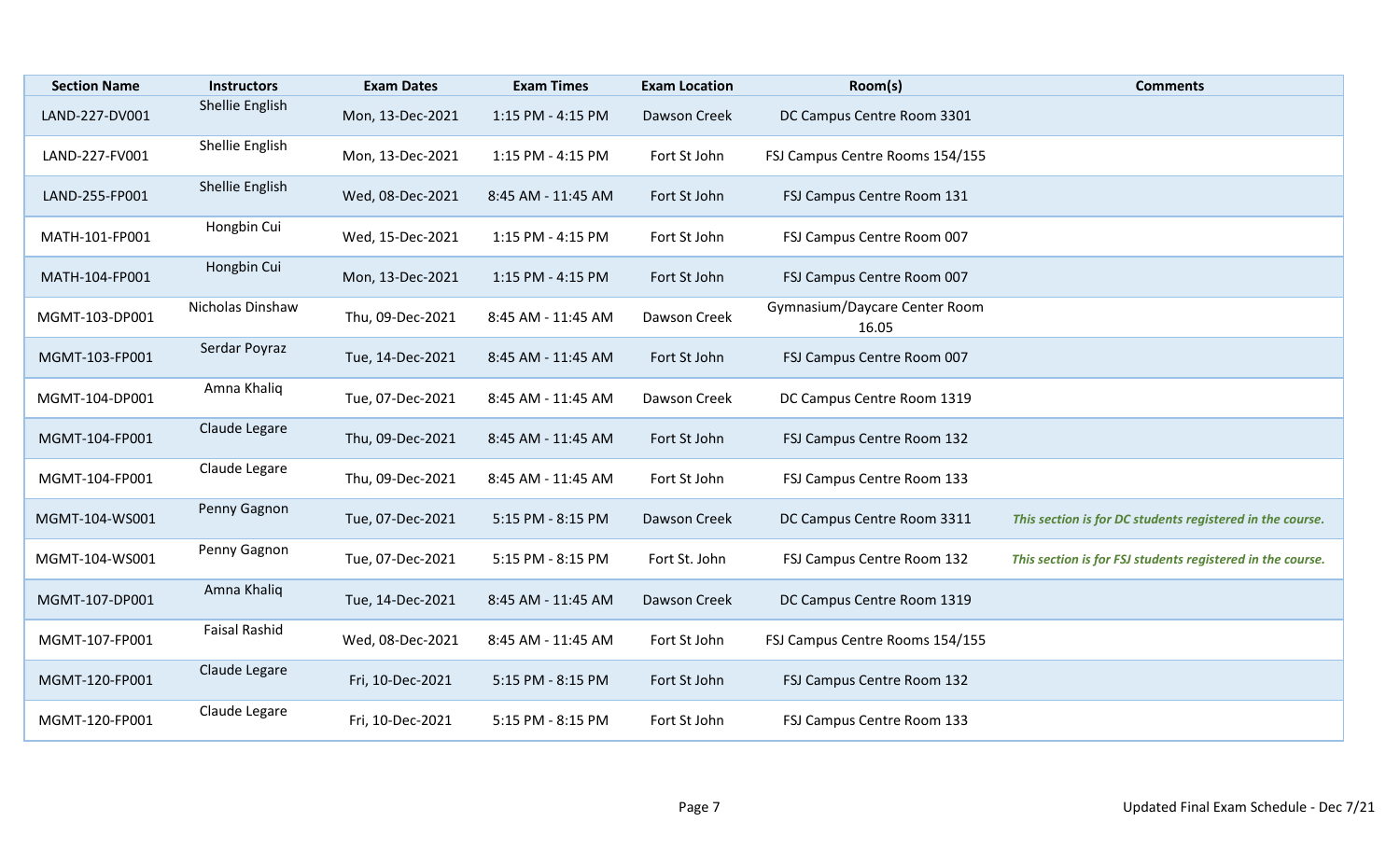| <b>Section Name</b> | <b>Instructors</b>       | <b>Exam Dates</b> | <b>Exam Times</b>  | <b>Exam Location</b> | Room(s)                                | <b>Comments</b>                                                                                                                                                                                      |
|---------------------|--------------------------|-------------------|--------------------|----------------------|----------------------------------------|------------------------------------------------------------------------------------------------------------------------------------------------------------------------------------------------------|
| MGMT-120-WA001      | Claude Legare            | Fri, 10-Dec-2021  | 5:15 PM - 8:15 PM  | Dawson Creek         | DC Campus Centre Room 3311             | This section is for DC students registered in the course.                                                                                                                                            |
| MGMT-120-WA001      | Claude Legare            | Fri, 10-Dec-2021  | 5:15 PM - 8:15 PM  | Fort St. John        | FSJ Campus Centre Room 132             | All students should arrive at least 10 minutes before the exam start time<br>to Room 132 Instructors/Invigilators will then direct you to one of the<br>assigned room locations for your final exam. |
| MGMT-120-WA001      | Claude Legare            | Fri, 10-Dec-2021  | 5:15 PM - 8:15 PM  | Fort St. John        | FSJ Campus Centre Room 133             | All students should arrive at least 10 minutes before the exam start time<br>to Room 132 Instructors/Invigilators will then direct you to one of the<br>assigned room locations for your final exam. |
| MGMT-150-DP001      | Brandon-Lee<br>MacKinnon | Thu, 09-Dec-2021  | 1:15 PM - 4:15 PM  | Dawson Creek         | Gymnasium/Daycare Center Room<br>16.05 |                                                                                                                                                                                                      |
| MGMT-150-FP001      | <b>Faisal Rashid</b>     | Thu, 16-Dec-2021  | 1:15 PM - 4:15 PM  | Fort St John         | FSJ Campus Centre Rooms 154/155        |                                                                                                                                                                                                      |
| MGMT-201-FP001      | Serdar Poyraz            | Wed, 08-Dec-2021  | 1:15 PM - 4:15 PM  | Fort St John         | FSJ Campus Centre Room 104             |                                                                                                                                                                                                      |
| MGMT-204-DP001      | Amna Khaliq              | Wed, 08-Dec-2021  | 8:45 AM - 11:45 AM | Dawson Creek         | DC Campus Centre Room 1319             |                                                                                                                                                                                                      |
| MGMT-204-FP001      | Claude Legare            | Wed, 08-Dec-2021  | 8:45 AM - 11:45 AM | Fort St John         | FSJ Campus Centre Room 132             | All students should arrive at least 10 minutes before the exam start time<br>to Room 132 Instructors/Invigilators will then direct you to one of the<br>assigned room locations for your final exam. |
| MGMT-204-FP001      | Claude Legare            | Wed, 08-Dec-2021  | 8:45 AM - 11:45 AM | Fort St John         | FSJ Campus Centre Room 133             | All students should arrive at least 10 minutes before the exam start time<br>to Room 132 Instructors/Invigilators will then direct you to one of the<br>assigned room locations for your final exam. |
| MGMT-217-DP001      | Sukhchandan Singh        | Wed, 15-Dec-2021  | 5:15 PM - 8:15 PM  | Dawson Creek         | Gymnasium/Daycare Center Room<br>16.05 |                                                                                                                                                                                                      |
| MGMT-217-FP001      | Joseph Ndiangui          | Tue, 14-Dec-2021  | 5:15 PM - 8:15 PM  | Fort St John         | FSJ Campus Centre Room 007             |                                                                                                                                                                                                      |
| MGMT-221-FP001      | Serdar Poyraz            | Tue, 07-Dec-2021  | 8:45 AM - 11:45 AM | Fort St John         | FSJ Campus Centre Rooms 154/155        |                                                                                                                                                                                                      |
| MGMT-225-DP001      | Marcelle Allen           | Tue, 14-Dec-2021  | 1:15 PM - 4:15 PM  | <b>Dawson Creek</b>  | Gymnasium/Daycare Center Room<br>16.05 |                                                                                                                                                                                                      |
| MGMT-225-FP001      | Joseph Ndiangui          | Mon, 13-Dec-2021  | 5:15 PM - 8:15 PM  | Fort St John         | FSJ Campus Centre Room 007             |                                                                                                                                                                                                      |
| MGMT-228-WA001      | Barbara Jackson          | Thu, 16-Dec-2021  | 5:15 PM - 8:15 PM  | Dawson Creek         | DC Campus Centre Room 3311             | This section is for DC students registered in the course.                                                                                                                                            |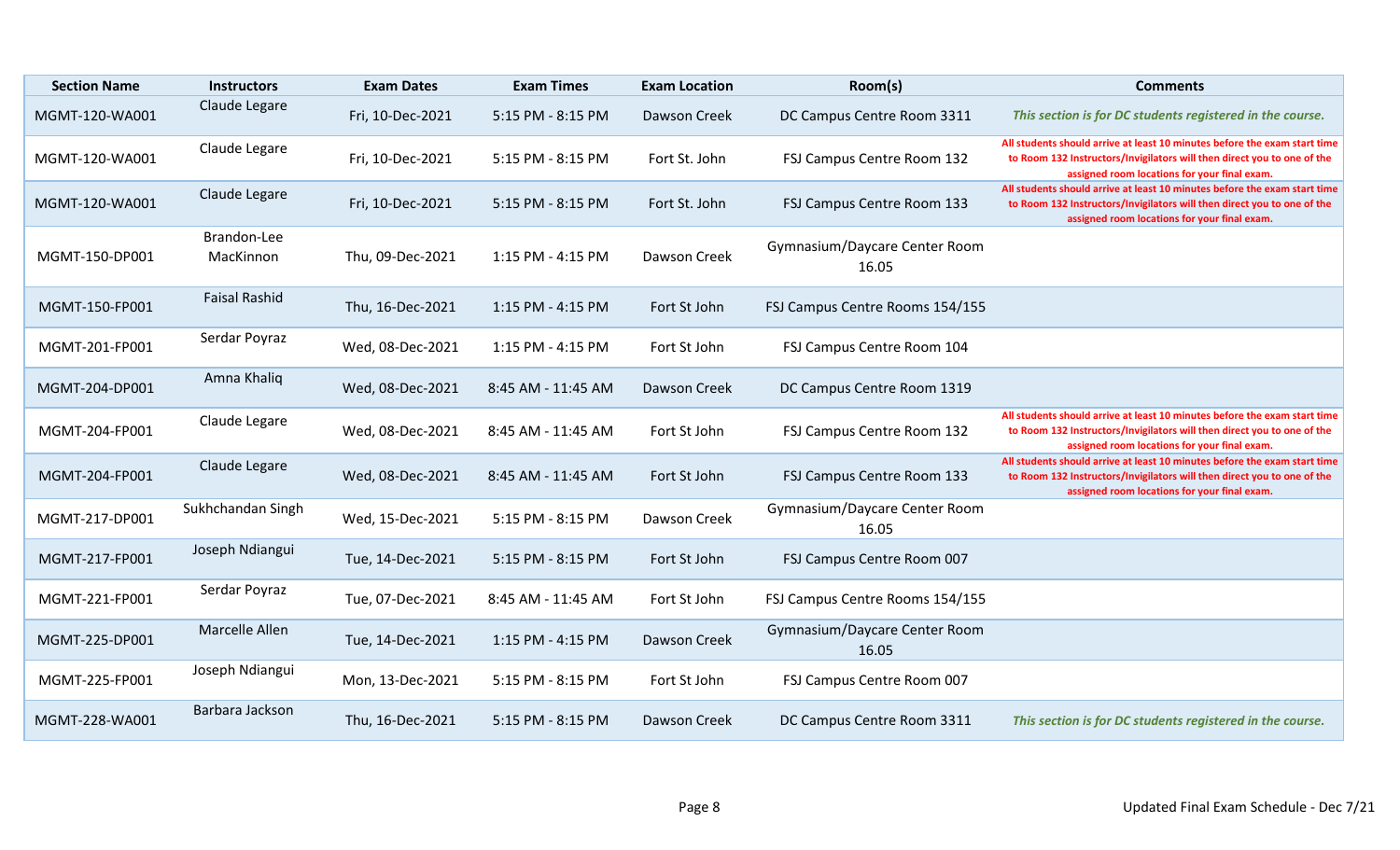| <b>Section Name</b> | <b>Instructors</b>       | <b>Exam Dates</b> | <b>Exam Times</b>  | <b>Exam Location</b> | Room(s)                                | <b>Comments</b>                                                                                                                                                                                        |
|---------------------|--------------------------|-------------------|--------------------|----------------------|----------------------------------------|--------------------------------------------------------------------------------------------------------------------------------------------------------------------------------------------------------|
| MGMT-228-WA001      | Barbara Jackson          | Thu, 16-Dec-2021  | 5:15 PM - 8:15 PM  | Fort St. John        | FSJ Campus Centre Room 132             | This section is for FSJ students registered in the course.                                                                                                                                             |
| MGMT-260-DP001      | Brandon-Lee<br>MacKinnon | Thu, 09-Dec-2021  | 8:45 AM - 11:45 AM | Dawson Creek         | Gymnasium/Daycare Center Room<br>16.05 |                                                                                                                                                                                                        |
| MGMT-260-FP001      | Joseph Ndiangui          | Thu, 16-Dec-2021  | 1:15 PM - 4:15 PM  | Fort St John         | FSJ Campus Centre Room 007             |                                                                                                                                                                                                        |
| MGMT-261-FP001      | Joseph Ndiangui          | Thu, 09-Dec-2021  | 8:45 AM - 11:45 AM | Fort St John         | FSJ Campus Centre Room 150             |                                                                                                                                                                                                        |
| MGMT-290-FP001      | Hongbin Cui              | Mon, 13-Dec-2021  | 1:15 PM - 4:15 PM  | Fort St John         | FSJ Campus Centre Room 007             |                                                                                                                                                                                                        |
| MGMT-295-DP001      | Brandon-Lee<br>MacKinnon | Mon, 13-Dec-2021  | 1:15 PM - 4:15 PM  | Dawson Creek         | DC Campus Centre Room 3309             | All students should arrive at least 10 minutes before the exam start time<br>to Room 3311. Instructors/Invigilators will then direct you to one of the<br>assigned room locations for your final exam. |
| MGMT-295-DP001      | Brandon-Lee<br>MacKinnon | Mon, 13-Dec-2021  | 1:15 PM - 4:15 PM  | Dawson Creek         | DC Campus Centre Room 3311             | All students should arrive at least 10 minutes before the exam start time<br>to Room 3311. Instructors/Invigilators will then direct you to one of the<br>assigned room locations for your final exam. |
| MGMT-295-FP001      | Claude Legare            | Wed, 08-Dec-2021  | 1:15 PM - 4:15 PM  | Fort St John         | FSJ Campus Centre Room 132             |                                                                                                                                                                                                        |
| MGMT-301-DP001      | Marcelle Allen           | Wed, 08-Dec-2021  | 1:15 PM - 4:15 PM  | Dawson Creek         | Gymnasium/Daycare Center Room<br>16.05 |                                                                                                                                                                                                        |
| MGMT-301-FP001      | <b>Faisal Rashid</b>     | Mon, 06-Dec-2021  | 8:45 AM - 11:45 AM | Fort St John         | FSJ Campus Centre Rooms 154/155        |                                                                                                                                                                                                        |
| MGMT-302-DP001      | Amna Khaliq              | Mon, 13-Dec-2021  | 5:15 PM - 8:15 PM  | Dawson Creek         | DC Campus Centre Room 1319             |                                                                                                                                                                                                        |
| MGMT-303-WA001      | Penny Gagnon             | Sat, 11-Dec-2021  | 8:45 AM - 11:45 AM | Dawson Creek         | DC Campus Centre Room 3309             | All students should arrive at least 10 minutes before the exam start time<br>to Room 3311 Instructors/Invigilators will then direct you to one of the<br>assigned room locations for your final exam.  |
| MGMT-303-WA001      | Penny Gagnon             | Sat, 11-Dec-2021  | 8:45 AM - 11:45 AM | Dawson Creek         | DC Campus Centre Room 3311             | All students should arrive at least 10 minutes before the exam start time<br>to Room 3311 Instructors/Invigilators will then direct you to one of the<br>assigned room locations for your final exam.  |
| MGMT-303-WA001      | Penny Gagnon             | Sat, 11-Dec-2021  | 8:45 AM - 11:45 AM | Fort St. John        | FSJ Campus Centre Room 132             | All students should arrive at least 10 minutes before the exam start time<br>to Room 132 Instructors/Invigilators will then direct you to one of the<br>assigned room locations for your final exam.   |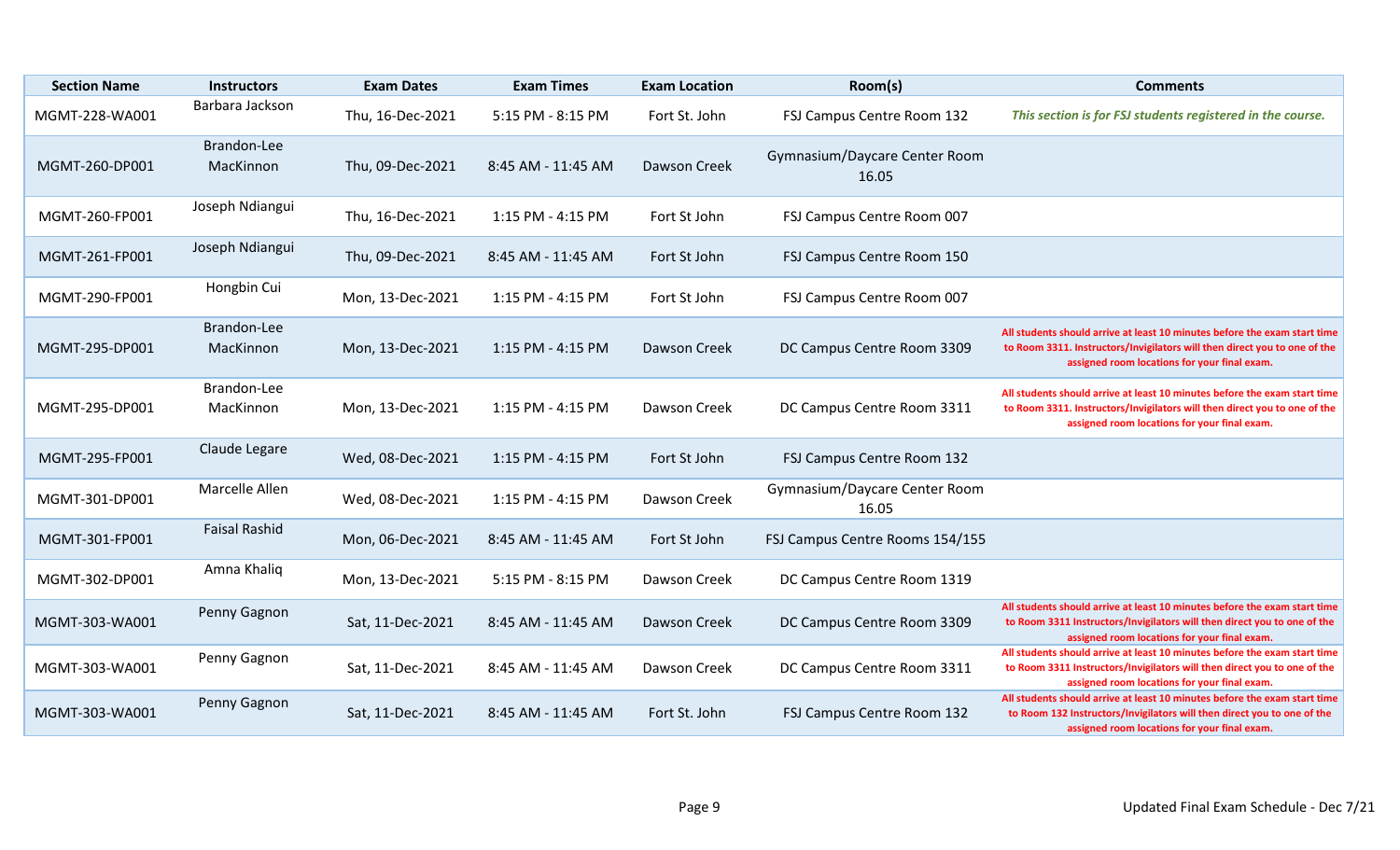| <b>Section Name</b> | <b>Instructors</b>  | <b>Exam Dates</b> | <b>Exam Times</b>  | <b>Exam Location</b> | Room(s)                                | <b>Comments</b>                                                                                                                                                                                      |
|---------------------|---------------------|-------------------|--------------------|----------------------|----------------------------------------|------------------------------------------------------------------------------------------------------------------------------------------------------------------------------------------------------|
| MGMT-303-WA001      | Penny Gagnon        | Sat, 11-Dec-2021  | 8:45 AM - 11:45 AM | Fort St. John        | FSJ Campus Centre Room 129             | All students should arrive at least 10 minutes before the exam start time<br>to Room 132 Instructors/Invigilators will then direct you to one of the<br>assigned room locations for your final exam. |
| MGMT-450-DV001      | Marcelle Allen      | Thu, 09-Dec-2021  | 1:15 PM - 4:15 PM  | Dawson Creek         | DC Campus Centre Room 3318             |                                                                                                                                                                                                      |
| MGMT-450-FV001      | Marcelle Allen      | Thu, 09-Dec-2021  | 1:15 PM - 4:15 PM  | Fort St John         | FSJ Campus Centre Room 130             |                                                                                                                                                                                                      |
| PHIL-110-DP001      | Rob-Roy Douglas     | Mon, 06-Dec-2021  | 8:45 AM - 11:45 AM | Dawson Creek         | Gymnasium/Daycare Center Room<br>16.05 |                                                                                                                                                                                                      |
| PHIL-110-FV001      | Serdar Poyraz       | Mon, 13-Dec-2021  | 5:15 PM - 8:15 PM  | Fort St John         | FSJ Campus Centre Rooms 154/155        |                                                                                                                                                                                                      |
| PHYS-103-FP001      | Morteza Ghadirian   | Wed, 08-Dec-2021  | 8:45 AM - 11:45 AM | Fort St John         | Industry Training Centre Room 221      |                                                                                                                                                                                                      |
| POLI-100-DP001      | Rob-Roy Douglas     | Wed, 15-Dec-2021  | 1:15 PM - 4:15 PM  | Dawson Creek         | Gymnasium/Daycare Center Room<br>16.05 |                                                                                                                                                                                                      |
| POLI-100-WS001      | Eva St Jean         | Tue, 14-Dec-2021  | 8:45 AM - 11:45 AM | Dawson Creek         | DC Campus Centre Room 3311             | This section is for DC students registered in the course.                                                                                                                                            |
| POLI-100-WS001      | Eva St Jean         | Tue, 14-Dec-2021  | 8:45 AM - 11:45 AM | Fort St. John        | FSJ Campus Centre Room 132             | This section is for FSJ students registered in the course.                                                                                                                                           |
| PSYC-101-DV001      | Tanya Clary         | Tue, 14-Dec-2021  | 8:45 AM - 11:45 AM | Dawson Creek         | DC Campus Centre Room 3318             |                                                                                                                                                                                                      |
| PSYC-101-FP001      | <b>Istvan Geczy</b> | Mon, 06-Dec-2021  | 5:15 PM - 8:15 PM  | Fort St John         | FSJ Campus Centre Room 132             | All students should arrive at least 10 minutes before the exam start time<br>to Room 132 Instructors/Invigilators will then direct you to one of the<br>assigned room locations for your final exam. |
| PSYC-101-FP001      | <b>Istvan Geczy</b> | Mon, 06-Dec-2021  | 5:15 PM - 8:15 PM  | Fort St John         | FSJ Campus Centre Room 133             | All students should arrive at least 10 minutes before the exam start time<br>to Room 132 Instructors/Invigilators will then direct you to one of the<br>assigned room locations for your final exam. |
| PSYC-101-FP001      | <b>Istvan Geczy</b> | Mon, 06-Dec-2021  | 5:15 PM - 8:15 PM  | Fort St John         | FSJ Campus Centre Room 136             | All students should arrive at least 10 minutes before the exam start time<br>to Room 132 Instructors/Invigilators will then direct you to one of the<br>assigned room locations for your final exam. |
| PSYC-101-FP002      | <b>Istvan Geczy</b> | Mon, 06-Dec-2021  | 5:15 PM - 8:15 PM  | Fort St John         | FSJ Campus Centre Room 132             | All students should arrive at least 10 minutes before the exam start time<br>to Room 132 Instructors/Invigilators will then direct you to one of the<br>assigned room locations for your final exam. |
| PSYC-101-FP002      | <b>Istvan Geczy</b> | Mon, 06-Dec-2021  | 5:15 PM - 8:15 PM  | Fort St John         | FSJ Campus Centre Room 133             | All students should arrive at least 10 minutes before the exam start time<br>to Room 132 Instructors/Invigilators will then direct you to one of the<br>assigned room locations for your final exam. |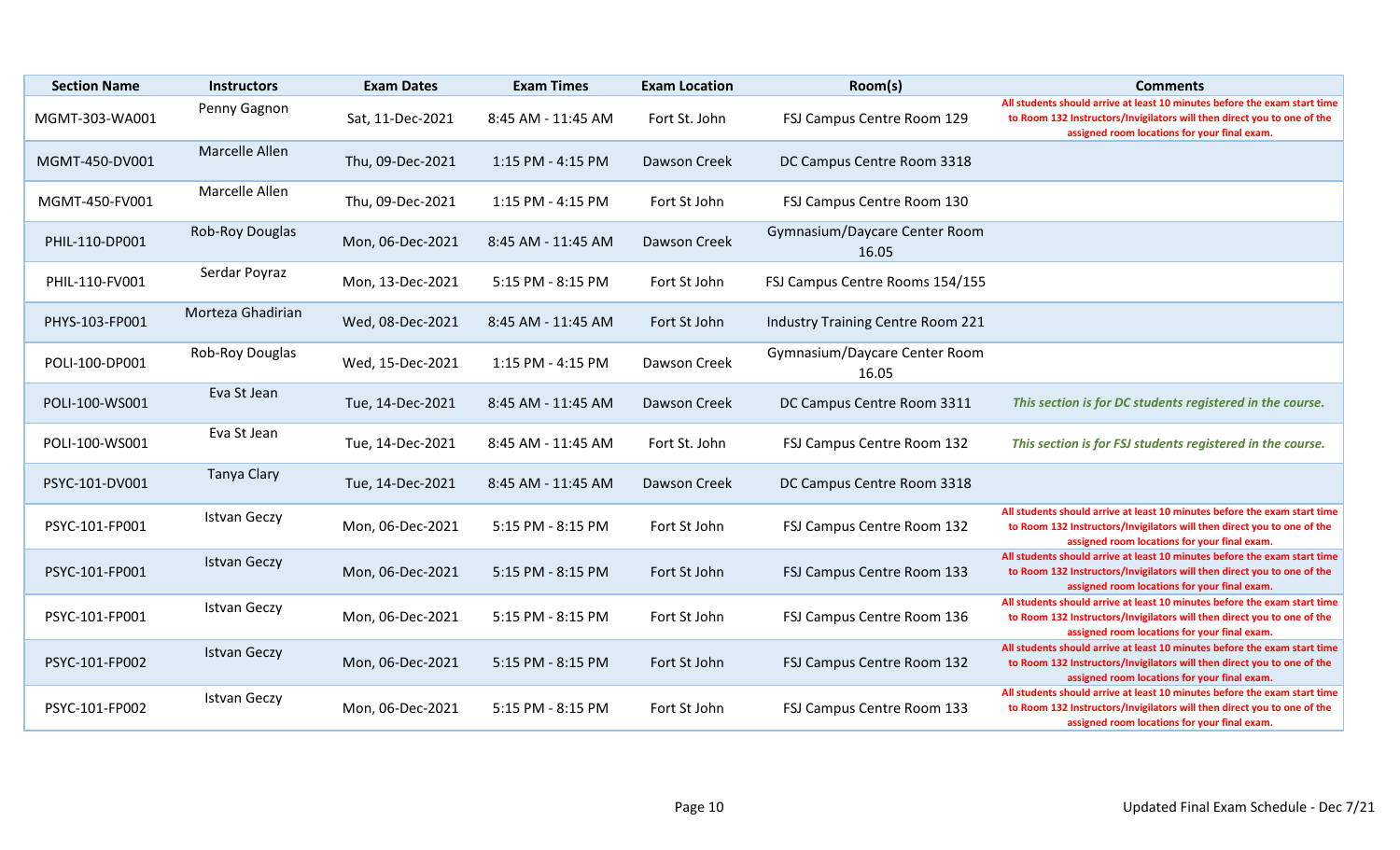| <b>Section Name</b> | <b>Instructors</b>  | <b>Exam Dates</b> | <b>Exam Times</b>     | <b>Exam Location</b> | Room(s)                                | <b>Comments</b>                                                                                                                                                                                        |
|---------------------|---------------------|-------------------|-----------------------|----------------------|----------------------------------------|--------------------------------------------------------------------------------------------------------------------------------------------------------------------------------------------------------|
| PSYC-101-FP002      | <b>Istvan Geczy</b> | Mon, 06-Dec-2021  | 5:15 PM - 8:15 PM     | Fort St John         | FSJ Campus Centre Room 136             | All students should arrive at least 10 minutes before the exam start time<br>to Room 132 Instructors/Invigilators will then direct you to one of the<br>assigned room locations for your final exam.   |
| PSYC-102-DV001      | <b>Tanya Clary</b>  | Thu, 16-Dec-2021  | 1:15 PM - 4:15 PM     | Dawson Creek         | DC Campus Centre Room 3318             |                                                                                                                                                                                                        |
| PSYC-102-FP001      | <b>Istvan Geczy</b> | Mon, 13-Dec-2021  | $1:15$ PM - $4:15$ PM | Fort St John         | FSJ Campus Centre Room 129             | All students should arrive at least 10 minutes before the exam start time<br>to Room 129 Instructors/Invigilators will then direct you to one of the<br>assigned room locations for your final exam.   |
| PSYC-102-FP001      | <b>Istvan Geczy</b> | Mon, 13-Dec-2021  | 1:15 PM - 4:15 PM     | Fort St John         | FSJ Campus Centre Room 133             | All students should arrive at least 10 minutes before the exam start time<br>to Room 129 Instructors/Invigilators will then direct you to one of the<br>assigned room locations for your final exam.   |
| PSYC-211-WA001      | <b>Tanya Clary</b>  | Thu, 09-Dec-2021  | 5:15 PM - 8:15 PM     | Dawson Creek         | DC Campus Centre Room 3311             | This section is for DC students registered in the course.                                                                                                                                              |
| PSYC-211-WA001      | Tanya Clary         | Thu, 09-Dec-2021  | 5:15 PM - 8:15 PM     | Fort St. John        | FSJ Campus Centre Room 132             | This section is for FSJ students registered in the course.                                                                                                                                             |
| PSYC-211-WA001      | <b>Tanya Clary</b>  | Thu, 09-Dec-2021  | 5:15 PM - 8:15 PM     | Fort Nelson          | CH Campus Centre Room 108              | This section is for FN students registered in the course.                                                                                                                                              |
| PSYC-211-WA001      | <b>Tanya Clary</b>  | Thu, 09-Dec-2021  | 5:15 PM - 8:15 PM     | <b>Tumbler Ridge</b> | TR Campus Center Room 102              | This section is for TR students registered in the course.                                                                                                                                              |
| PSYC-224-DP001      | Iuliia Shakirova    | Mon, 06-Dec-2021  | 8:45 AM - 11:45 AM    | Dawson Creek         | Gymnasium/Daycare Center Room<br>16.05 |                                                                                                                                                                                                        |
| PSYC-224-FP001      | <b>Istvan Geczy</b> | Wed, 15-Dec-2021  | 1:15 PM - 4:15 PM     | Fort St John         | FSJ Campus Centre Room 129             | All students should arrive at least 10 minutes before the exam start time<br>to Room 129 Instructors/Invigilators will then direct you to one of the<br>assigned room locations for your final exam.   |
| PSYC-224-FP001      | <b>Istvan Geczy</b> | Wed, 15-Dec-2021  | 1:15 PM - 4:15 PM     | Fort St John         | FSJ Campus Centre Room 132             | All students should arrive at least 10 minutes before the exam start time<br>to Room 129 Instructors/Invigilators will then direct you to one of the<br>assigned room locations for your final exam.   |
| PSYC-224-FP001      | <b>Istvan Geczy</b> | Wed, 15-Dec-2021  | 1:15 PM - 4:15 PM     | Fort St John         | FSJ Campus Centre Room 133             | All students should arrive at least 10 minutes before the exam start time<br>to Room 129 Instructors/Invigilators will then direct you to one of the<br>assigned room locations for your final exam.   |
| PSYC-230-DP001      | Iuliia Shakirova    | Tue, 14-Dec-2021  | 8:45 AM - 11:45 AM    | Dawson Creek         | DC Campus Centre Room 2310             |                                                                                                                                                                                                        |
| SOCI-101-DP001      | Zahra Montazer      | Wed, 15-Dec-2021  | 8:45 AM - 11:45 AM    | Dawson Creek         | DC Campus Centre Room 3309             | All students should arrive at least 10 minutes before the exam start time<br>to Room 3311. Instructors/Invigilators will then direct you to one of the<br>assigned room locations for your final exam. |
| SOCI-101-DP001      | Zahra Montazer      | Wed, 15-Dec-2021  | 8:45 AM - 11:45 AM    | Dawson Creek         | DC Campus Centre Room 3311             | All students should arrive at least 10 minutes before the exam start time<br>to Room 3311. Instructors/Invigilators will then direct you to one of the<br>assigned room locations for your final exam. |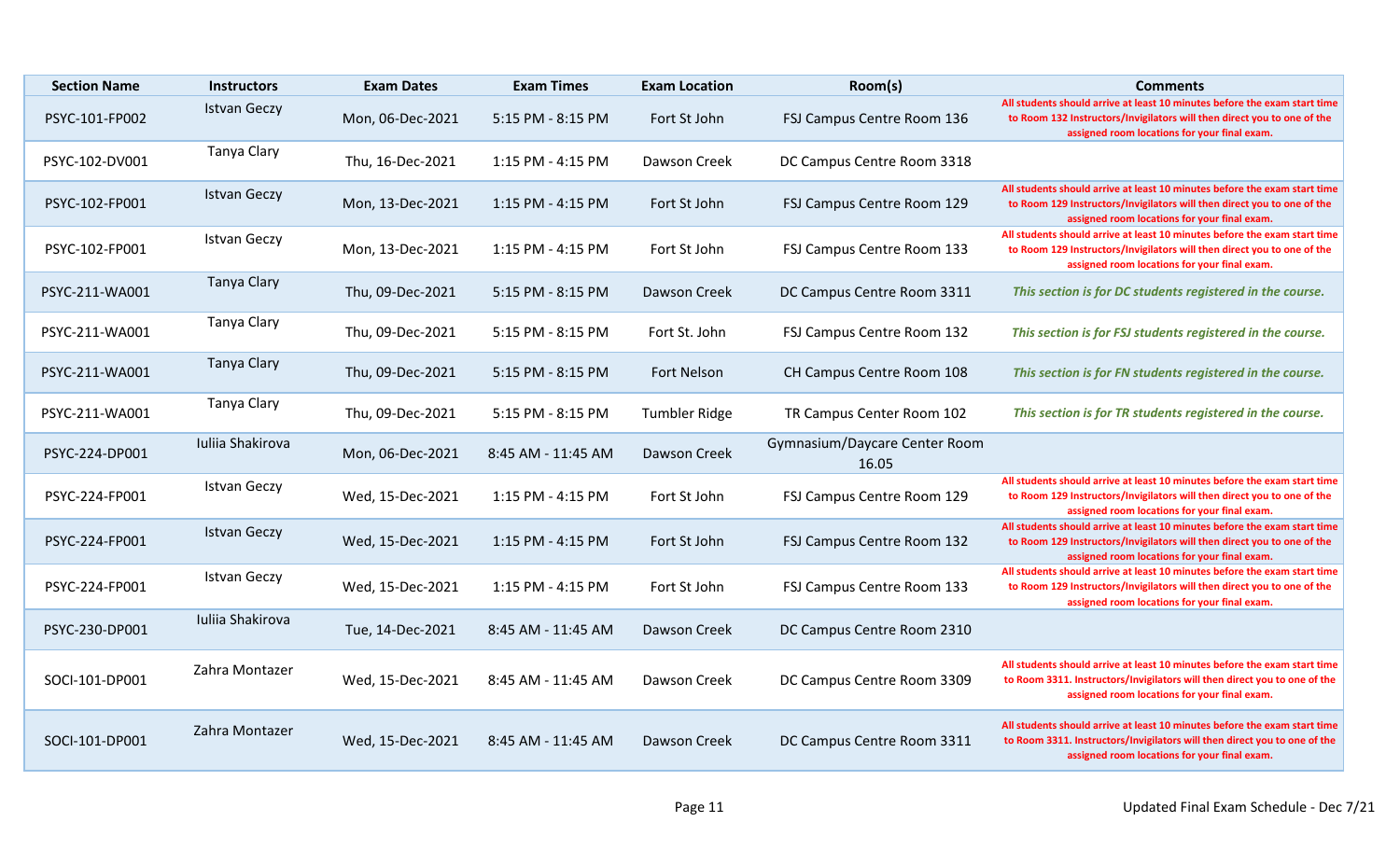| <b>Section Name</b> | <b>Instructors</b>      | <b>Exam Dates</b> | <b>Exam Times</b>  | <b>Exam Location</b> | Room(s)                                  | <b>Comments</b>                                                                                                                                                                                        |
|---------------------|-------------------------|-------------------|--------------------|----------------------|------------------------------------------|--------------------------------------------------------------------------------------------------------------------------------------------------------------------------------------------------------|
| SOCI-101-FP001      | Darryn Wellstead        | Thu, 16-Dec-2021  | 1:15 PM - 4:15 PM  | Fort St John         | FSJ Campus Centre Room 007               |                                                                                                                                                                                                        |
| SOCI-205-WA001      | Zahra Montazer          | Wed, 15-Dec-2021  | 8:45 AM - 11:45 AM | Dawson Creek         | DC Campus Centre Room 3309               | All students should arrive at least 10 minutes before the exam start time<br>to Room 3311. Instructors/Invigilators will then direct you to one of the<br>assigned room locations for your final exam. |
| SOCI-205-WA001      | Zahra Montazer          | Wed, 15-Dec-2021  | 8:45 AM - 11:45 AM | Dawson Creek         | DC Campus Centre Room 3311               | All students should arrive at least 10 minutes before the exam start time<br>to Room 3311. Instructors/Invigilators will then direct you to one of the<br>assigned room locations for your final exam. |
| SOCI-205-WA001      | Zahra Montazer          | Wed, 15-Dec-2021  | 8:45 AM - 11:45 AM | Fort St. John        | FSJ Campus Centre Room 132               | This section is for FSJ students registered in the course.                                                                                                                                             |
| SOSC-220-DP001      | Zahra Montazer          | Wed, 15-Dec-2021  | 1:15 PM - 4:15 PM  | Dawson Creek         | DC Campus Centre Room 3311               |                                                                                                                                                                                                        |
| SOSC-220-FV001      | Jodi Campbell           | Wed, 08-Dec-2021  | 1:15 PM - 4:15 PM  | Fort St John         | FSJ Campus Centre Room 007               |                                                                                                                                                                                                        |
| SOWK-200-DV001      | Theresa Campbell        | Tue, 07-Dec-2021  | 5:15 PM - 8:15 PM  | Dawson Creek         | Gymnasium/Daycare Center Room<br>16.05   |                                                                                                                                                                                                        |
| SOWK-200-FP001      | <b>Erin Evans</b>       | Tue, 07-Dec-2021  | 5:15 PM - 8:15 PM  | Fort St John         | FSJ Campus Centre Room 007               |                                                                                                                                                                                                        |
| SOWK-200-TV001      | Theresa Campbell        | Tue, 07-Dec-2021  | 5:15 PM - 8:15 PM  | <b>Tumbler Ridge</b> | TR Campus Center Room 101                |                                                                                                                                                                                                        |
| SSWD-110-DV001      | Theresa Campbell        | Fri, 10-Dec-2021  | 8:45 AM - 11:45 AM | Dawson Creek         | Gymnasium/Daycare Center Room<br>16.05   |                                                                                                                                                                                                        |
| SSWD-110-FP001      | Erin Evans              | Fri, 10-Dec-2021  | 8:45 AM - 11:45 AM | Fort St John         | FSJ Campus Centre Room 007               |                                                                                                                                                                                                        |
| SSWD-110-TV001      | <b>Theresa Campbell</b> | Fri, 10-Dec-2021  | 8:45 AM - 11:45 AM | <b>Tumbler Ridge</b> | TR Campus Center Room 101                |                                                                                                                                                                                                        |
| SSWD-120-DV001      | Theresa Campbell        | Fri, 10-Dec-2021  | 1:15 PM - 4:15 PM  | Dawson Creek         | Gymnasium/Daycare Center Room<br>16.05   |                                                                                                                                                                                                        |
| SSWD-120-TV001      | <b>Theresa Campbell</b> | Fri, 10-Dec-2021  | 1:15 PM - 4:15 PM  | <b>Tumbler Ridge</b> | TR Campus Center Room 101                |                                                                                                                                                                                                        |
| SSWD-215-FP001      | Erin Evans              | Mon, 13-Dec-2021  | 8:45 AM - 11:45 AM | Fort St John         | <b>Industry Training Centre Room 112</b> |                                                                                                                                                                                                        |